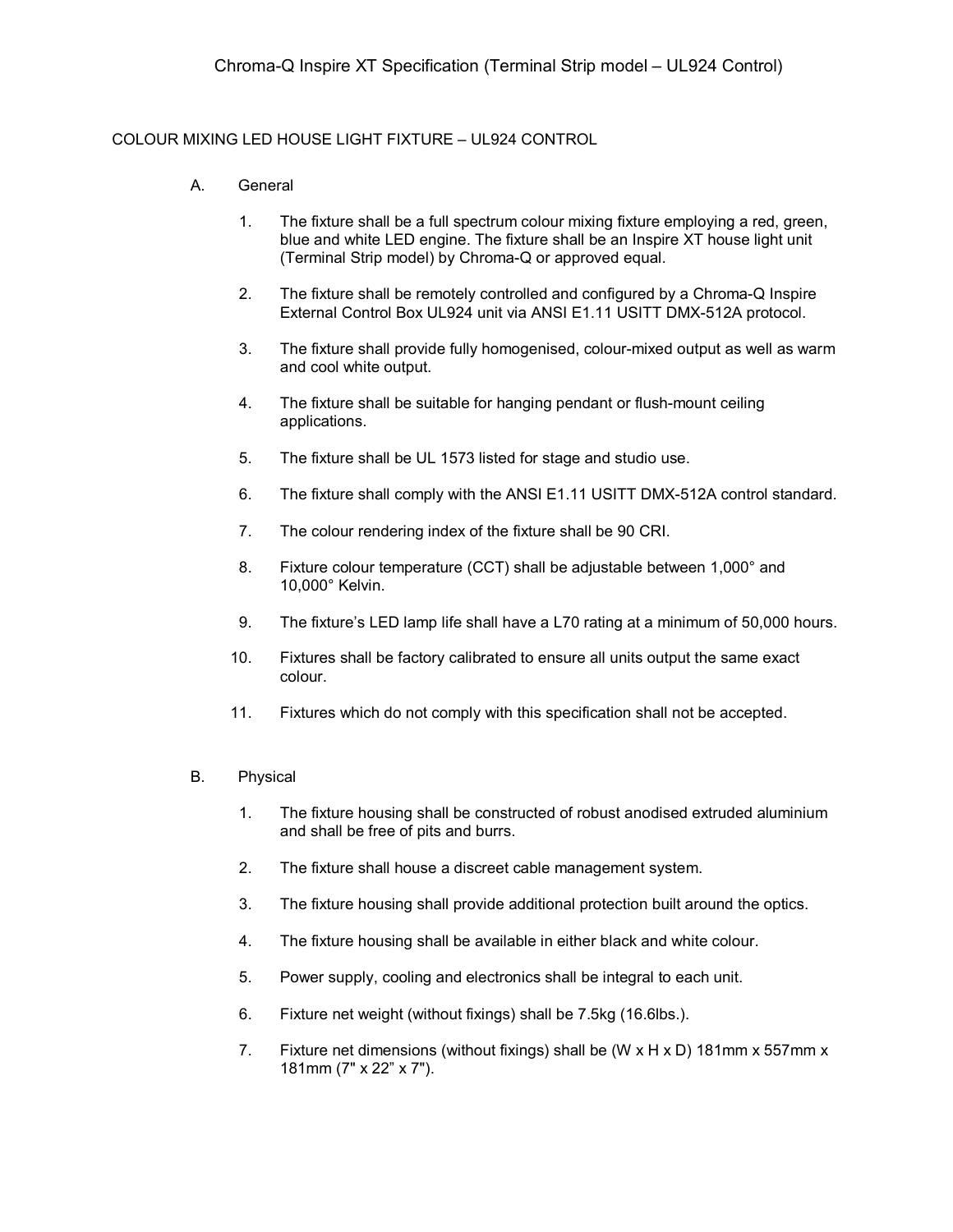- 8. The fixture shall include a built-in mounting bracket with a 12.7mm (1/2") diameter hole.
- 9. Optional accessories available shall include but not be limited to:
	- a. top hat/snoot (either black or white colour).
	- b. yoke mount kit (either black or white colour).
	- c. barndoor (either black or white colour).
	- d. blind sloped ceiling kit 0° to 15° angle (either black or white colour trim).
	- e. blind sloped ceiling kit 20° to 30° angle (either black or white colour trim).
- C. Agency Compliance and Environmental
	- 1. The fixture shall be UL Listed and shall be so labeled.
	- 2. The fixture Approvals shall include the following: CISPR 22/EN55022 & CISPR 24/EN55024, ICES-003 Issue 4:2004 / FCC Part 15 Subpart B:2010, CSA C22.2 No. 166-M1983: R2008, UL 1573:2003 (R2010), IEC 60598-2-17.
	- 3. The IP rating of the fixture shall be IP20 for dry location use.
- D. Thermal
	- 1. The fixture shall be cooled via natural convention without the aid of fans.
	- 2. The fixture shall operate in an ambient temperature range of  $0^{\circ}$ C (32 $^{\circ}$ F) minimum, to 40° C (104°F) maximum ambient temperature.
	- 3. The fixture shall provide automatic protection to reduce the output when the internal temperature reaches the maximum limit due to extreme ambient temperature conditions.
- E. Electrical
	- 1. The fixture shall be equipped with an internal power supply.
	- 2. The power input rating of the fixture shall be 100V to 240V 50/60 Hz 120VA.
	- 3. The power supply shall have a power factor of 0.9.
	- 4. The fixture's maximum power consumption shall not exceed 135W @ 230V.
	- 5. The fixture's stand-by power consumption shall be 7.5W @ 230V.
	- 6. Fixture input power shall be via terminal block connection.
	- 7. The fixture requires power from a constant non-dim power source.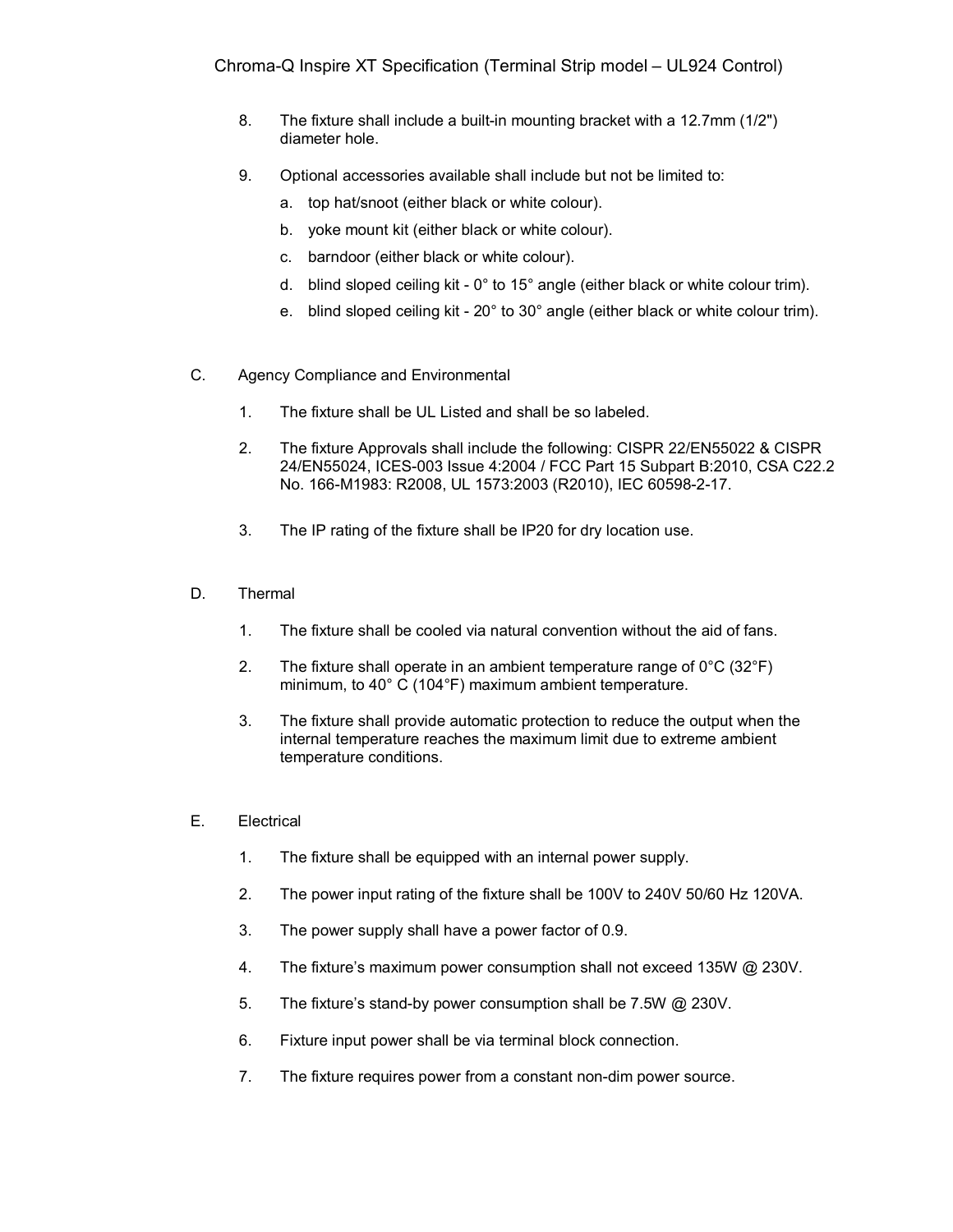- F. Optical
	- 1. The fixture shall incorporate fully homogenized colour mixing optics to eliminate the projection of multiple unsightly colour separation shadows from the different colour sources in the fixture.
	- 2. The fixture shall be available with one of three different beam angle lens options:
		- a. 32° (narrow lens)
		- b. 42° (medium lens)
		- c. 65° (wide lens)
	- 3. The fixture shall provide a smooth and symmetrical uniform wash output.
- G. Light Emitting Diodes
	- 1. The fixture shall have a single visible light source
	- 2. The fixture LED Engine shall utilize a combination of Red, Green, Blue and White LEDs.
	- 3. All LEDs used in the fixture shall be of high brightness and proven quality from reputable LED manufacturers.
	- 4. The colour rendering index of the fixture shall be 90 CRI. Or higher
	- 5. LED systems manufacturers shall utilize an advanced production LED binning process to maintain LED color consistency.
	- 6. LEDs shall be rated for a 50,000-hour LED life to 70% intensity (L70).
	- 7. The hot lumen output (combined) of the fixture shall be:
		- a. 9,500 lumen utilizing narrow lens (32°)
		- b. 7,500 lumen utilizing medium lens (42°)
		- c. 8,400 lumen utilizing wide lens (65°)
- H. Dimming
	- 1. The LED system shall be digitally driven using high-speed pulse width modulation (PWM).
	- 2. The fixture shall offer 4 LED scan rate (PWM) frequency modes for compatibility with video broadcast equipment in order to avoid a flickering effect. The LED scan rate frequency modes shall be controlled via the Inspire External Control Box UL924.